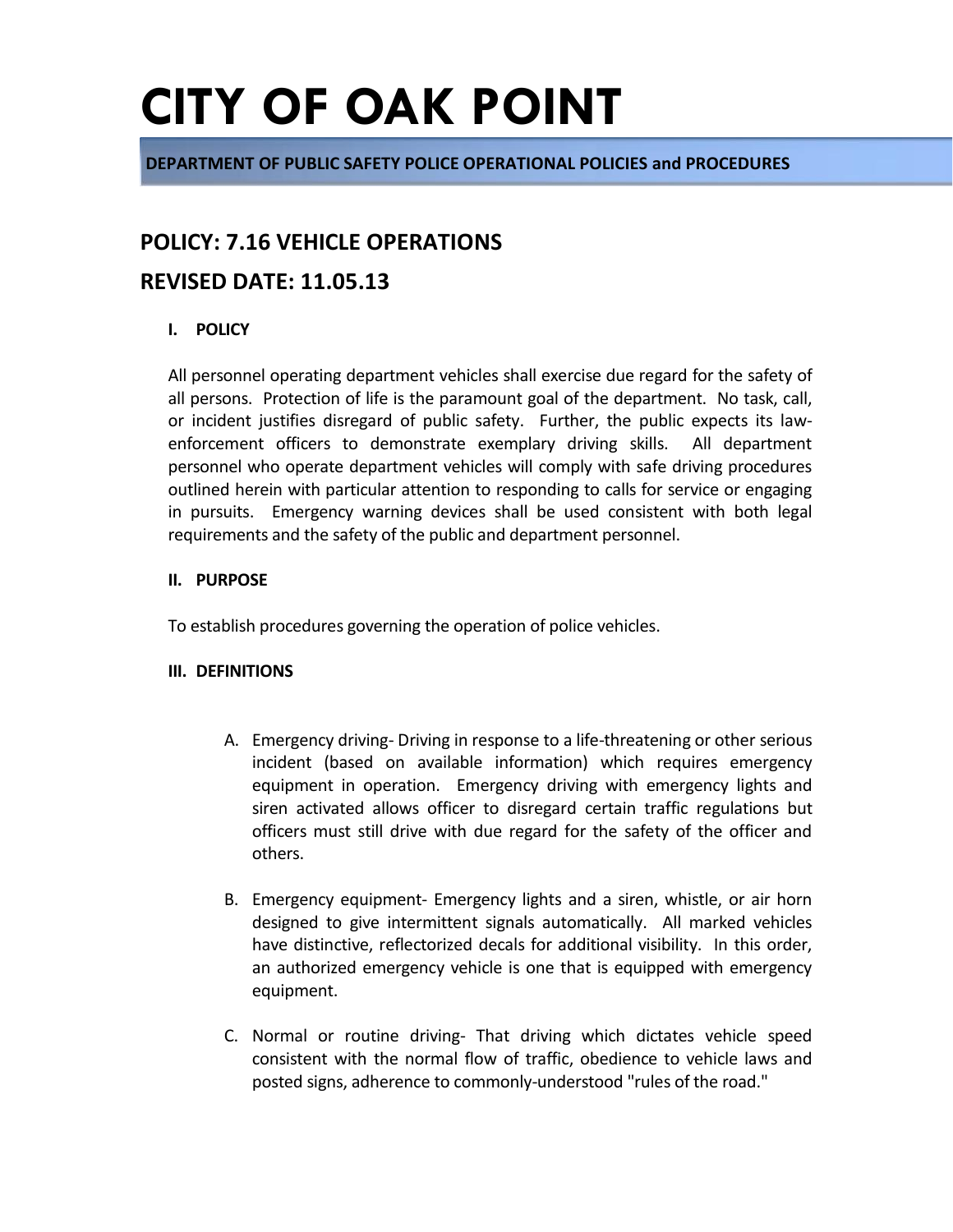### **DEPARTMENT OF PUBLIC SAFETY POLICE OPERATIONAL POLICIES and PROCEDURES**

#### IV. **GENERAL PROCEDURES FOR ALL RESPONSES**

- A. General
	- 1. All departmental vehicles shall be driven safely and properly in full compliance with all traffic laws and regulations. Department vehicles are conspicuous symbols of authority on the streets and many people observe an officer's actions. Each officer must set an example of good driving behavior and habits.
	- 2. Under certain emergencies as defined below, the Transportation Code authorizes officers to disregard traffic regulations. Both the operator and the department, however, are not released from civil liability for failure to use reasonable care in such operation.
- B. Routine operation
	- 1. In case of accident or damage to any department vehicle, the driver shall immediately notify a supervisor to conduct an investigation.
	- 2. Accidents involving members of this department will be investigated by the sheriff's department, DPS, or other neighboring police agency. Drivers shall also write a memorandum detailing the circumstances to the Director
	- 3. Drivers shall report any found damage or other non-accident damage to their supervisor immediately and document the damage in an incident report.
	- 4. Vehicles used in routine or general patrol service shall be conspicuously marked unless being used for covert operations.
	- 5. Unmarked cars may be used for patrol buy a supervisor. They may be used to stop vehicles provided they are equipped with emergency lights and a siren and camera.
	- 6. Standard lighting equipment on marked vehicles includes hazardous warning lights, spotlights and alley (side) lights on the rooftop light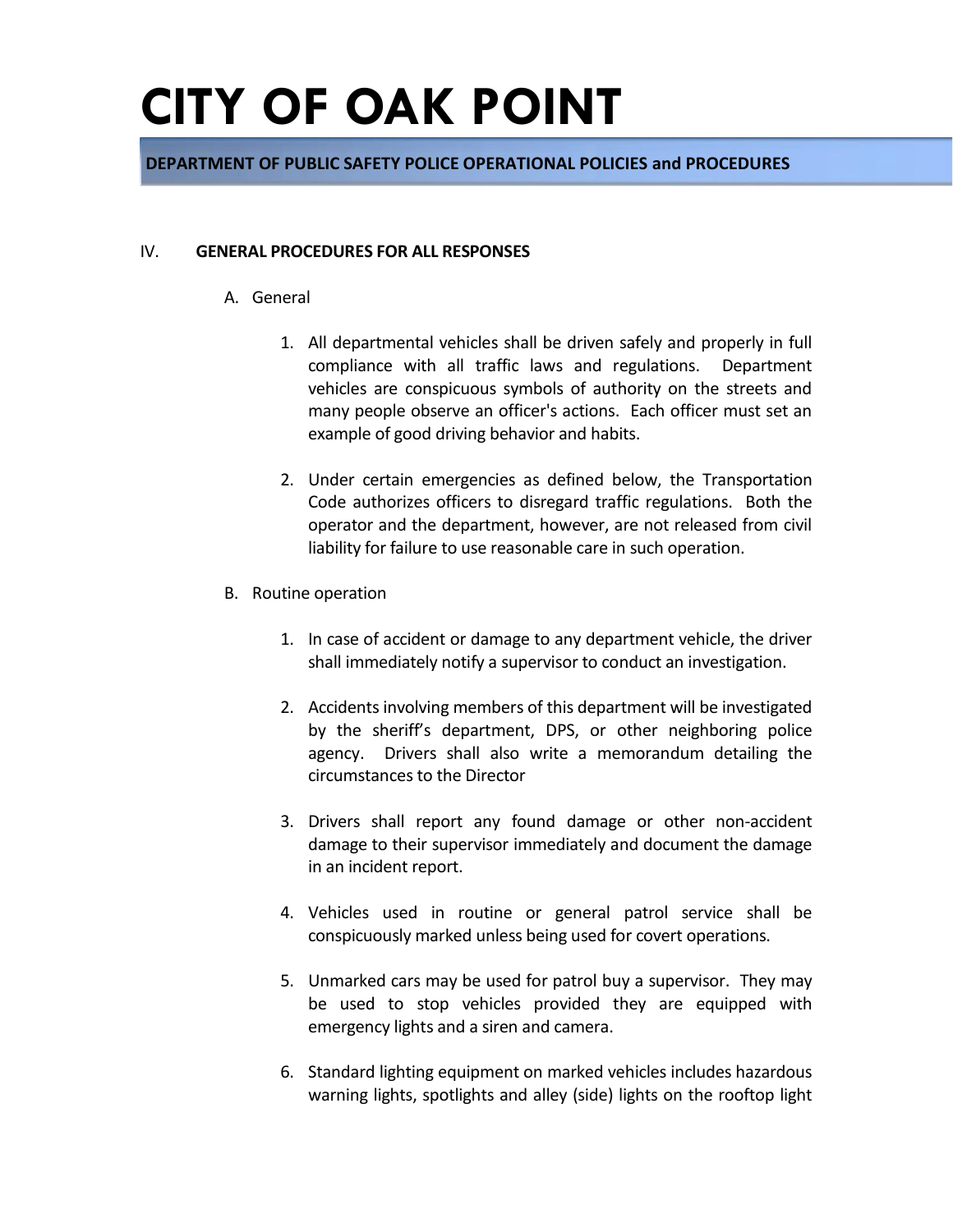#### **DEPARTMENT OF PUBLIC SAFETY POLICE OPERATIONAL POLICIES and PROCEDURES**

bar. Hazardous warning lights may be used at any time the department vehicle is parked where other moving vehicles may be endangered. Alley lights and spotlights may be used when the vehicle is stationary or moving at speeds not to exceed 15 miles per hour and shall not be used in a manner which will blind or interfere with the vision of operators of other approaching vehicles.

- 7. Seat belts and shoulder straps shall be worn by all passengers during vehicle operation. Prisoners shall be strapped in with seat belts whenever possible.
	- a. Exception: When approaching an incident scene or a call where the officer believes that a rapid exit from the vehicle may be required, the officer may release the seat belt as they approach the scene.
- 8. Any young children transported in a police vehicle will be transported in the manner prescribed by the Transportation Code using Infant/Child car seats when necessary.
- C. Inspection
	- 1. Before each duty assignment, officers shall check their vehicles for cleanliness, operability, and all required equipment. Officers shall also ensure that vehicles have adequate levels of oil, brake fluid, power steering fluid, coolant and gas. Any deficiencies should be reported to the supervisor.
	- 2. Officers shall check the safety features of the vehicle before assuming duty. The check shall include (but not be limited to) all lights, brakes, siren, horn, and steering. Officers shall also check tires for tread wear and proper inflation.
	- 3. Officers shall examine their vehicles at the beginning and end of their shifts for damage. Officers shall report any damage immediately by email to the supervisor.
	- 4. Officers shall examine their vehicles at the beginning and end of their shifts to search for evidence, contraband, or property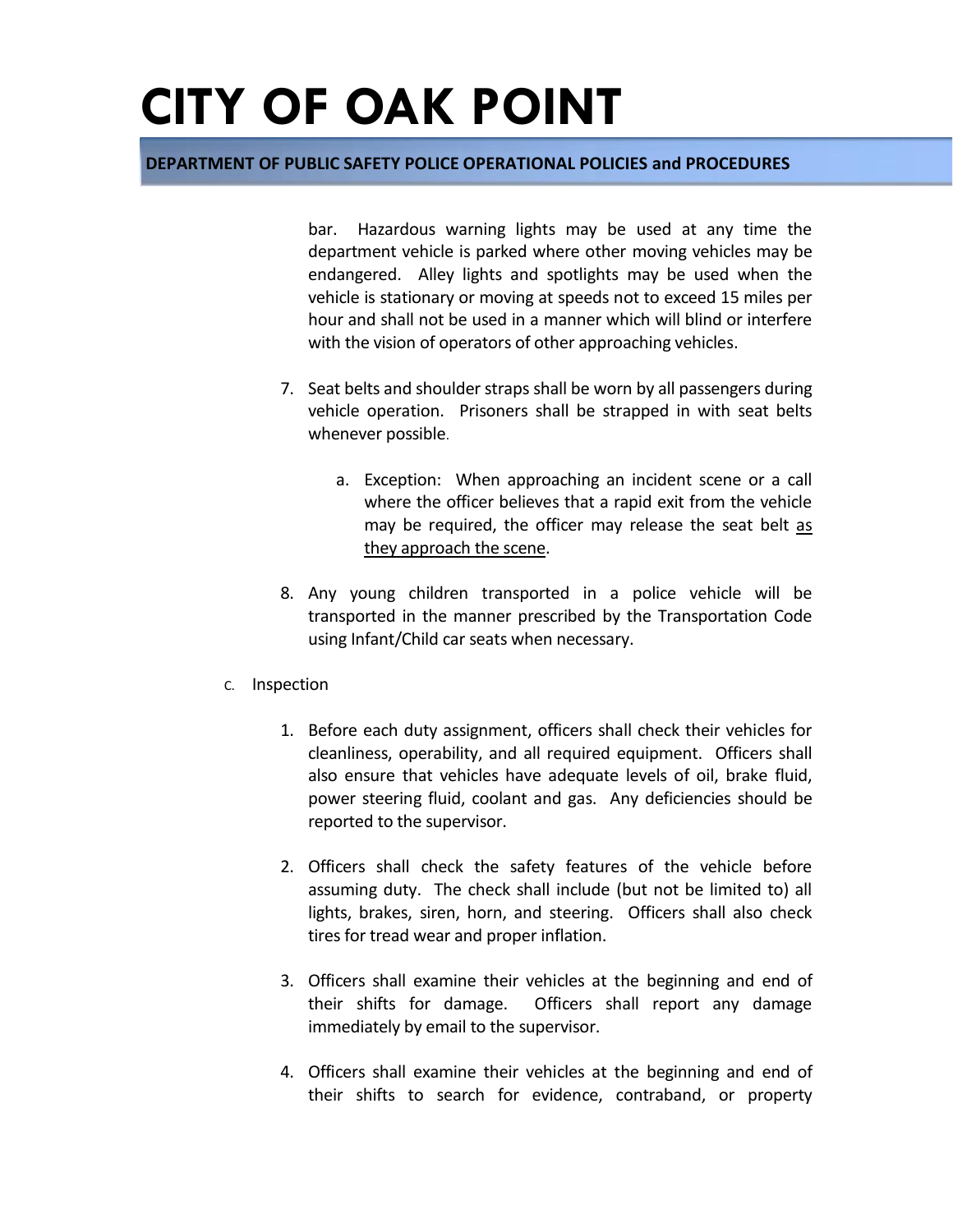### **DEPARTMENT OF PUBLIC SAFETY POLICE OPERATIONAL POLICIES and PROCEDURES**

discarded by prisoners or others. Rear seats shall be thoroughly checked.

- 5. Officers who discover a department vehicle in need of repairs shall immediately inform the supervisor.
- 6. If, in the opinion of the Director, vehicle damage resulted from abuse or neglect caused by an officer, disciplinary action may result.
- 7. No driver shall modify, remove, de-activate, or otherwise tamper with the vehicle safety belts, emission control device, or any part of the vehicle which affects its operation.
- 8. Officers are responsible for maintaining the cleanliness of the interior and exterior of their assigned vehicle. During periods of inclement weather when department vehicles cannot be washed regularly, the driver must ensure that headlight and tail-light lenses are kept clean, insofar as circumstances permit.
- 9. No officer or employee shall operate any department vehicle which he or she believes to be unsafe.
- D. Driving rules
	- 1. The driver shall carefully observe the surrounding conditions before turning or backing any vehicle.
	- 2. A department vehicle shall not be left unlocked and unattended with the engine running nor shall the vehicle be left unlocked when the officer has left it to handle other business.
	- 3. The driver must recognize the variable factors of weather, road surface conditions, road contour, and traffic congestion, all of which directly affect the safe operation of any motor vehicle, and shall govern the operation of the vehicle accordingly.
	- 4. Officers responding to certain crimes-in-progress may discontinue the use of the siren upon approaching the location of the occurrence so long as their speed does not exceed the posted speed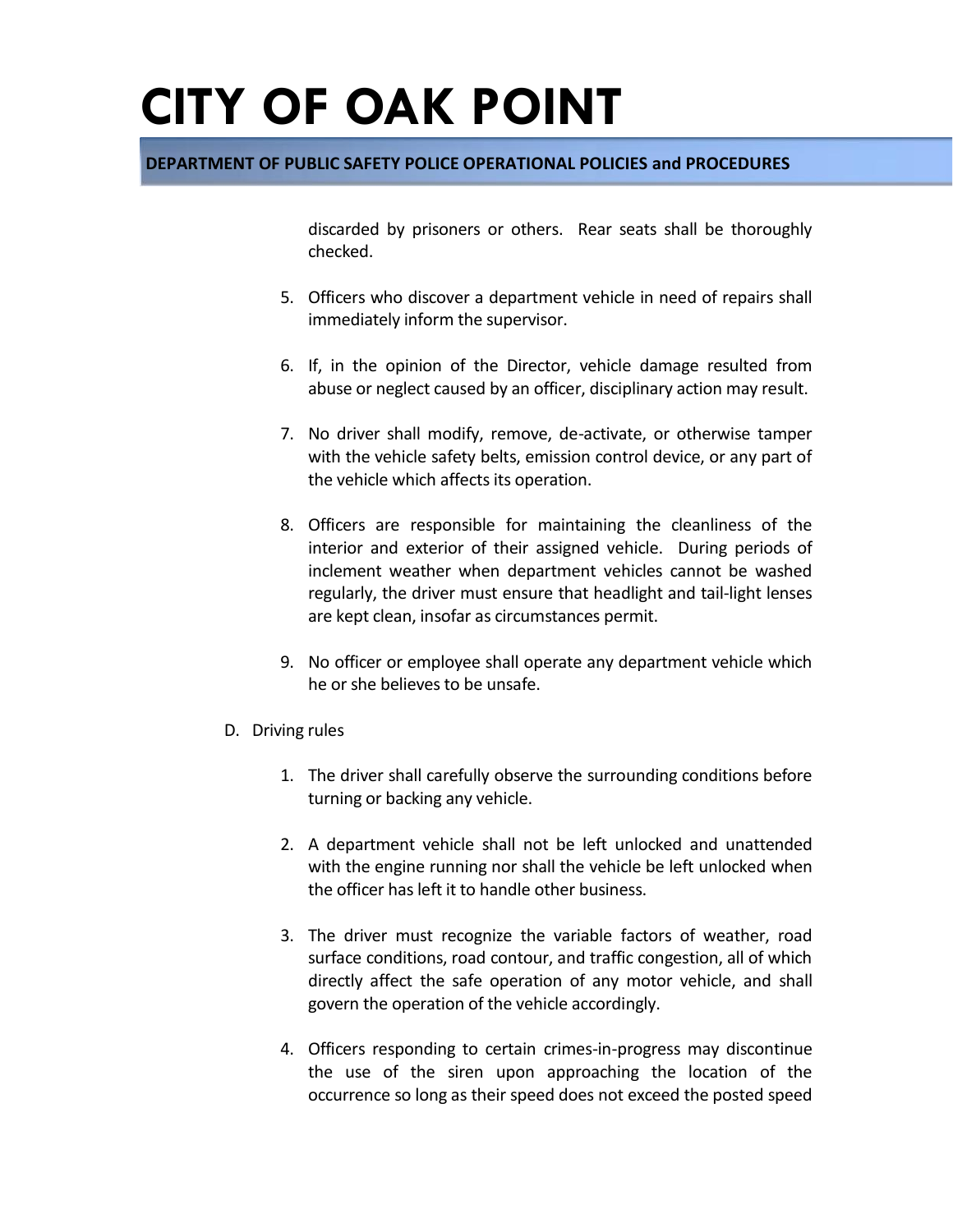#### **DEPARTMENT OF PUBLIC SAFETY POLICE OPERATIONAL POLICIES and PROCEDURES**

limit, nor are any other traffic laws disregarded. While this is allowed by Texas law and this policy, officers shall understand that to do so means that they are no longer operating in a manner that would warn other traffic and should remember that they still have a duty to drive with due regard to other motorists and pedestrians.

- 5. Emergency driving to the scene of a motor vehicle accident is permissible only when an emergency exists, when specific information indicates that conditions at the scene require an emergency response, or when directed to do so by a supervisor.
- 6. Upon approaching a controlled intersection or other location where there is possibility of collision because of traffic congestion, the emergency driver shall reduce the speed of the vehicle, stopping completely if necessary, before entering and traversing the intersection. When faced with a red traffic signal or stop sign, the officer shall stop his or her vehicle and ensure by careful observation that the way is clear before proceeding through the intersection.
- 7. Regardless of the seriousness of the situation to which the officer is responding, and excepting circumstances that are clearly beyond the officer's control, he or she shall be held accountable for the manner in which he or she operates the vehicle.
- 8. At the scene of a crime, a motor vehicle crash, or other incident, a department vehicle shall be parked in such a manner so as not to create an obstacle or hazard to other traffic, unless necessary for the protection of an incident scene or injured persons. If a traffic hazard exists, the emergency lights and four-way flashing lights shall be used to warn other drivers approaching the location.
- 9. Operators of department vehicles must bear in mind that traffic regulations requiring other vehicles to yield the right of way to any emergency vehicle do not relieve the emergency vehicle operator from the duty to drive with due regard for the safety of all persons using the highways, nor shall they protect the driver from the consequences of an arbitrary exercise of such right of way.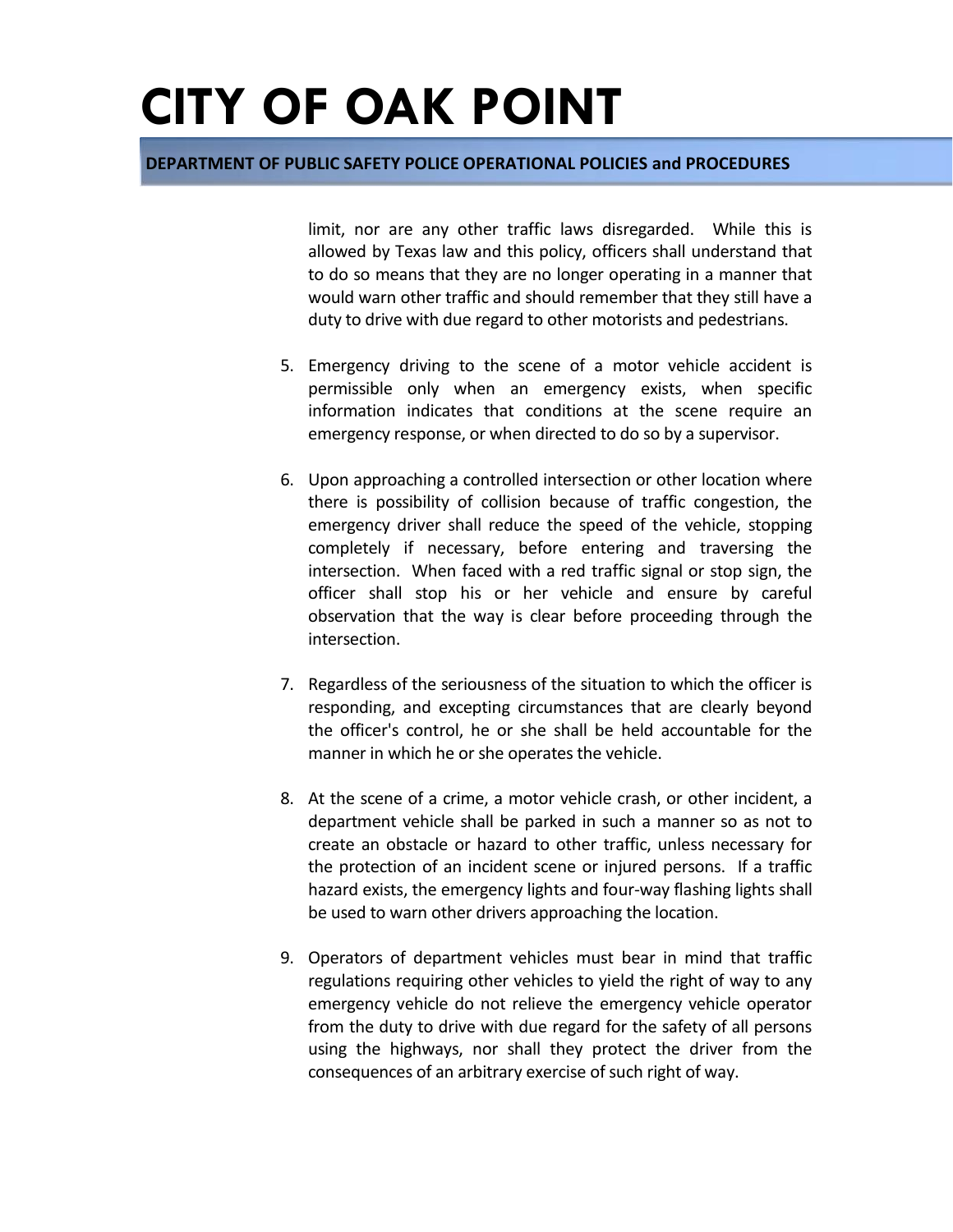#### **DEPARTMENT OF PUBLIC SAFETY POLICE OPERATIONAL POLICIES and PROCEDURES**

#### **V. PROCEDURES FOR EMERGENCY DRIVING**

- A. General
	- 1. No fixed rule can apply to every circumstance that may arise governing emergency driving. Although an officer may receive information that leads him/her to respond to a call with emergency lights and siren activated, in the majority of such cases an officer discovers, upon arrival, that an emergency response was not justified.
	- 2. 546.005 of the Transportation Code states that the exemptions to driving laws granted to emergency vehicle operators "does not relieve the operator from the duty to drive with appropriate regard for the safety of all persons or the consequences of reckless disregard for the safety of others." Recognizing that protection of human life is paramount; the responding officer must remember that his or her objective is to get to the location of the occurrence as soon as possible--safely--without danger to himself or to others.
- B. Response codes
	- 1. Calls for service are classified as Code 1 or 3 depending on circumstances. Code 3 calls are authorized, subject to the considerations discussed below. The codes are defined as follows:
	- 2. Code 1 responses are utilized for any situation regardless of apparent urgency where the preservation of life is not a consideration. Units responding to Code 1 calls shall respond to the location without delay, complying with all traffic regulations and shall not use emergency warning devices.
	- 3. Code 3 responses are authorized for any emergency where the preservation of life is a consideration. Primary and support units responding to Code 3 calls shall proceed rapidly to the location of the emergency by the most direct means, using all emergency warning devices with a paramount consideration for the safety of the public and the assigned officers.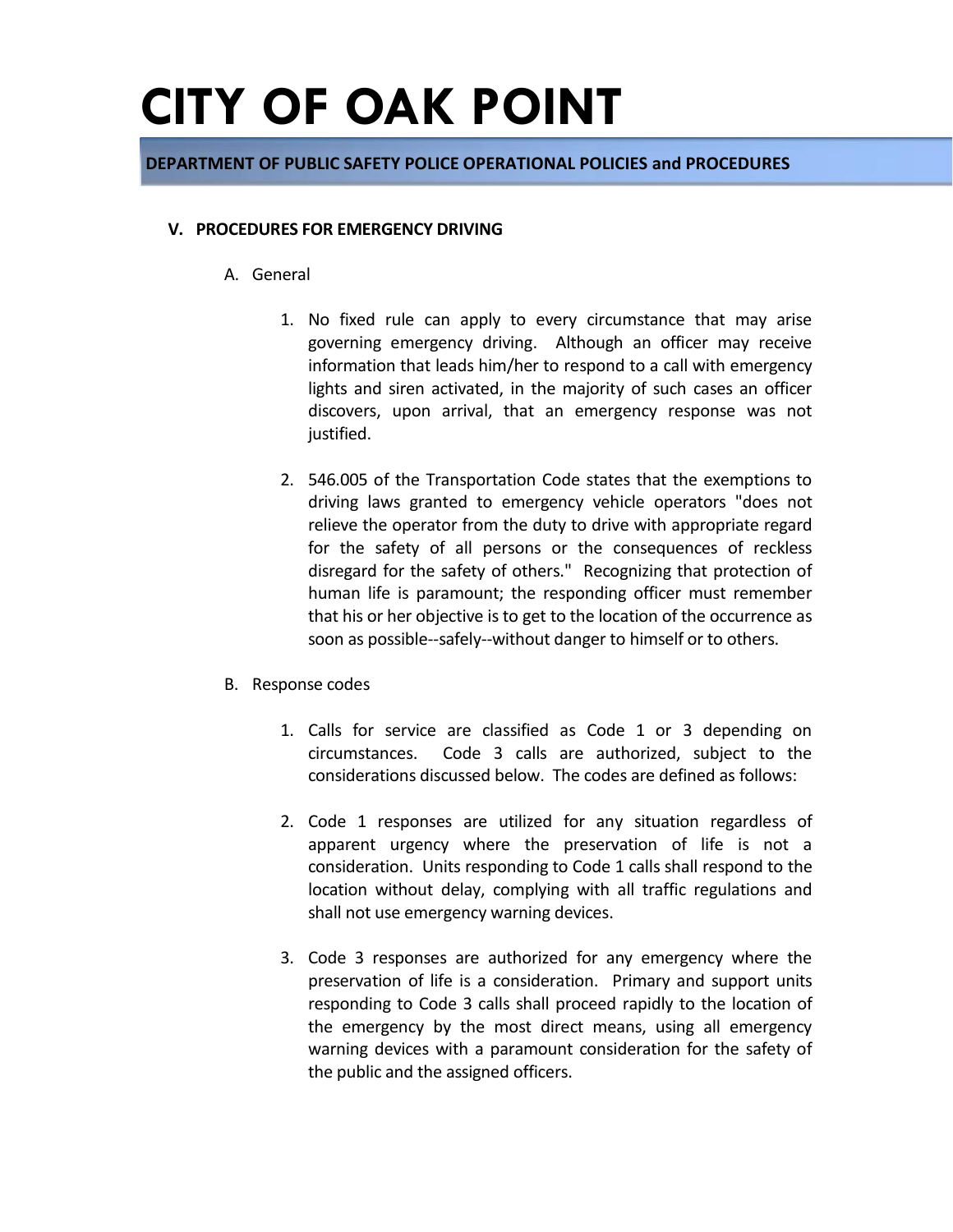### **DEPARTMENT OF PUBLIC SAFETY POLICE OPERATIONAL POLICIES and PROCEDURES**

- 4. Supervisors shall monitor the response codes for calls for assistance and shall have the authority to upgrade or downgrade assigned response codes. On-duty supervisors shall closely monitor all Code 3 calls and shall respond if necessary.
- 5. Examples of Code 3 calls (not all inclusive) include:
	- a. An officer who needs urgent help.
	- b. A burglary in progress, where occupants are in the building.
	- c. A robbery in progress.
	- d. A serious-injury or fatal accident or hit/run.
	- e. A riot or large disturbance with fighting or injuries or damages occurring.
	- f. An apparent homicide.
	- g. A fight or an assault-in-progress.
	- h. A sex offense in progress.
	- i. Domestic dispute with an assault in progress, or just occurred with a suspect still present.
	- j. An in-progress suicide attempt.
- C. Officer's response to call
	- 1. Upon arrival at the scene of a call, the responding officer shall rapidly evaluate the situation and determine whether additional units are still needed or whether other units responding Code 3 can be slowed or cancelled.
	- 2. All units responding to robbery-in-progress and burglary-in-progress calls, before coming within hearing distance, shall discontinue the use of the siren and at that time fully comply with all traffic laws. Before coming within sight of the location, officers shall discontinue the use of the emergency warning lights. Officers are reminded that upon deactivation of a siren and flashing lights, their response ceases to be an emergency and they must comply with all posted speeds and traffic control devices.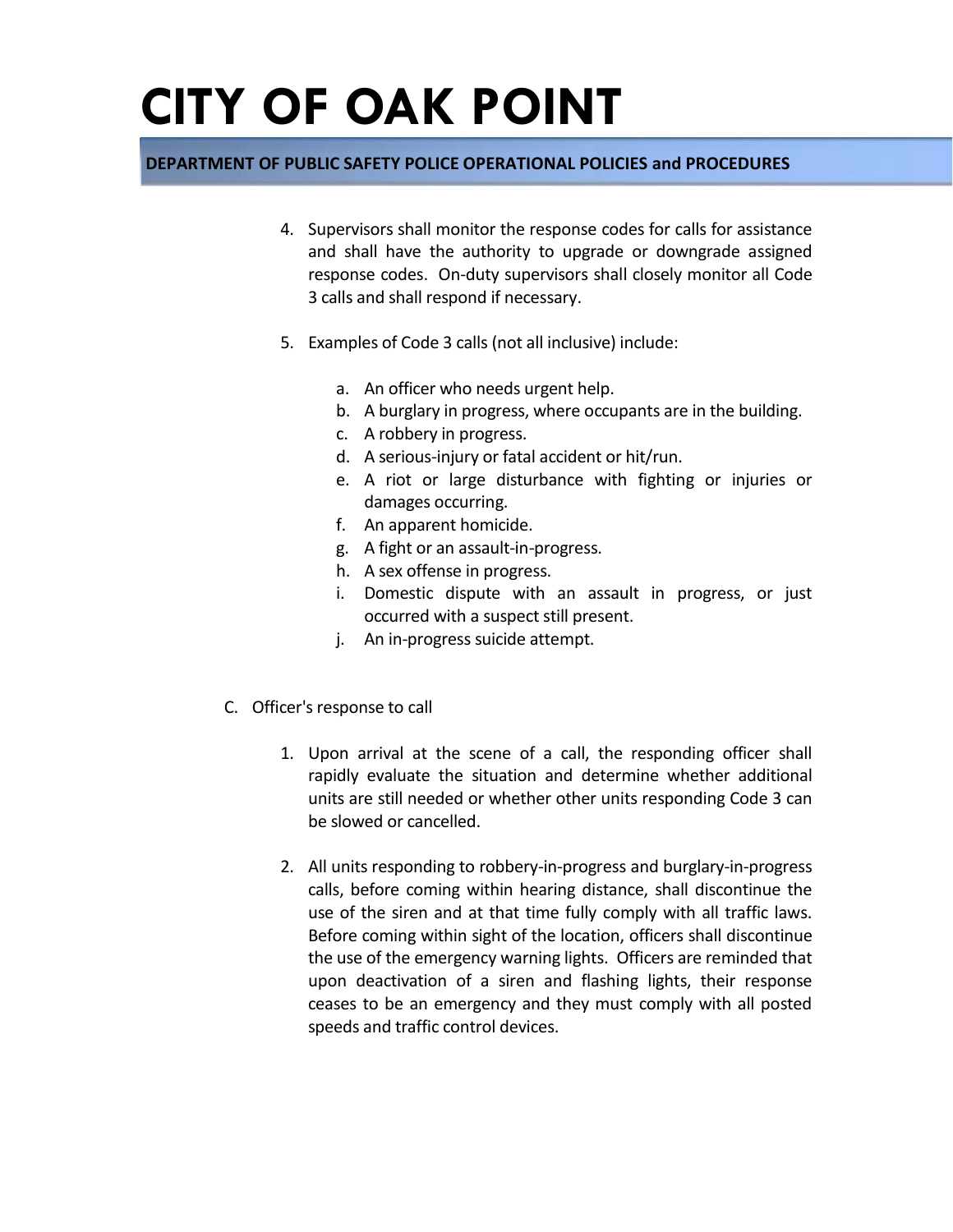### **DEPARTMENT OF PUBLIC SAFETY POLICE OPERATIONAL POLICIES and PROCEDURES**

- 3. In situations requiring a silent response, e.g., alarms and prowler calls, officers shall respond as rapidly as possible, obeying all traffic laws and signs.
- 4. Officer-initiated response.
	- a. When, in the opinion of the officer, an emergency is imminent or exists, or that activation of emergency warning devices is necessary to protect life or render the necessary enforcement, the department authorizes an emergency response.
	- b. Examples include:
		- i. Any incident where the use of emergency lights constitutes a necessary warning for the safety of life (such as scenes of fires, accidents, or disasters).
		- ii. As a visual signal to attract the attention of motorists being stopped for traffic violations, or to warn motorists of imminent dangers.
		- iii. Responding to Code 1 calls, where the officer has previous or additional information which, had the dispatcher known it, would have resulted in the call being dispatched as Code 3.
		- iv. Where because of location, distance to be traveled, or traffic conditions, the officer determines that emergency operating conditions are essential in order to provide an appropriate response.
		- v. In response to an officer's emergency request for assistance.
		- vi. For pursuit, see Policy 7.15
- D. Use of emergency warning devices in non-emergencies
	- 1. Officers shall activate emergency equipment to notify drivers that they must stop and to provide a safe environment for the driver, officer, and the public.